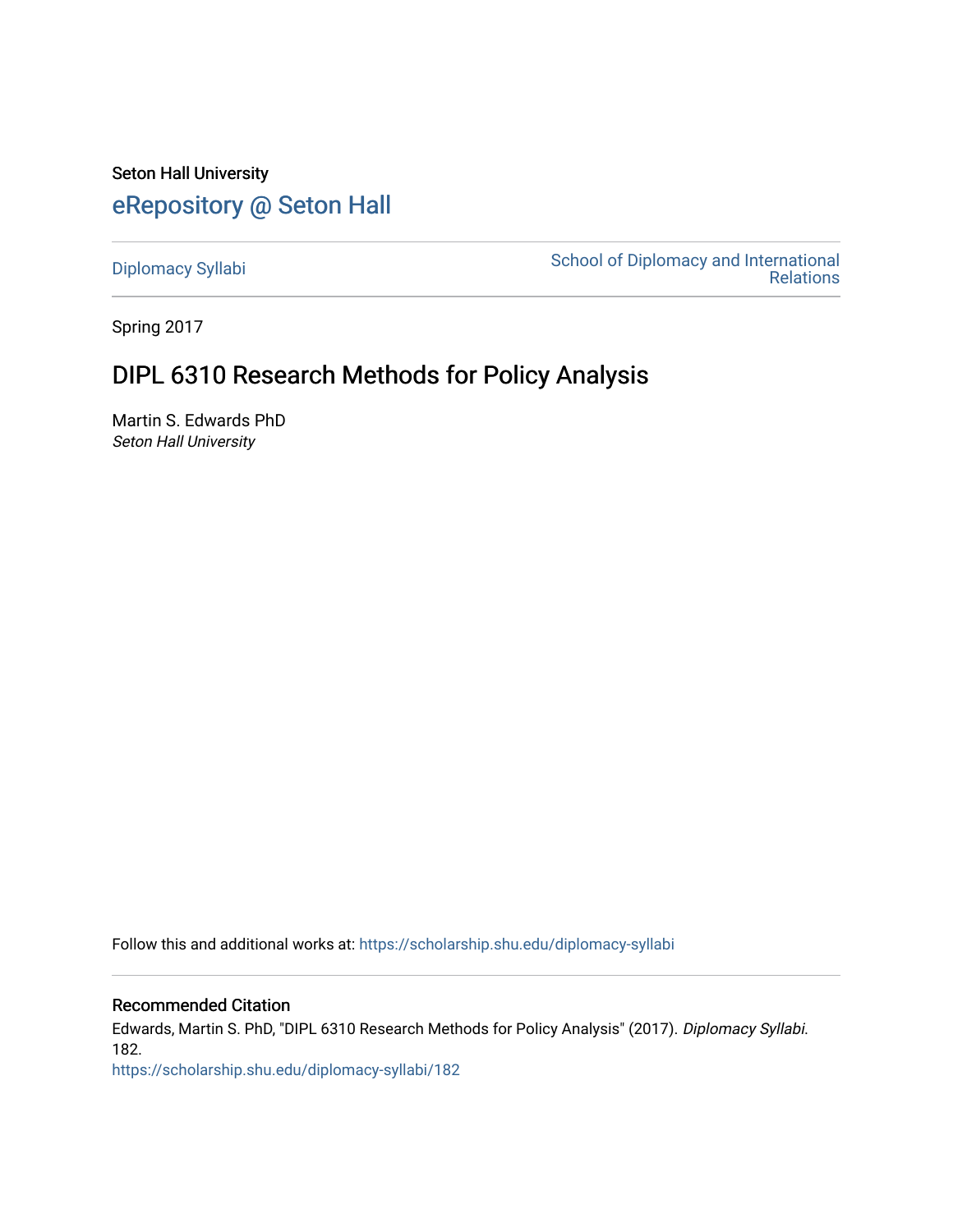#### **DIPL 6310: Research Methods for Policy Analysis**

Professor Martin Edwards Email: martin.edwards@shu.edu Office: 106 McQuaid Office Phone: 973-275-2507 Office Hours: M 12-2 or by appointment

#### **Course Objectives**

This class is intended to accomplish two goals. First, this is a class for you to develop **tools** to pose questions and answer them in a social scientific fashion. Second, as this class is an essential prerequisite to DIPL 6311, you will finish this class having developed a **template** for your master's research project.

To accomplish this first goal, we will spend the bulk of class time on understanding both qualitative and quantitative research. The second goal is one of application, as you will use insights picked up throughout the class to produce a research design of your own for use in DIPL 6311.

It is worth stressing that this class will be daunting. I will work at a pace faster than other sections, and I will cover more material. You may find this material a challenge. This is not because the material is impossible, but rather because it involves thinking in new and unaccustomed ways. The second part of the course involves a great deal of math, which many of us have avoided.

#### **Course Materials**

The textbook that we will use for this course is the following:

Janet B. Johnson, H.T. Reynolds, and Jason Mycoff. 2016. *Political Science Research*  Methods 8<sup>th</sup> Edition. SAGE/CQ Press. ISBN: 9781506307824

Copies of this textbook will be available in the Walsh Library both for checkout and on reserve. Ms. Susan Malcolm in the Diplomacy office also has a copy of this text for checkout.

Additional readings will be available on Blackboard.

In addition, we will be using SPSS, which is an industry standard statistical software package, to complete the last four assignments. Students will be provided with a link to download a free version of the software as part of the university's site license following the end of the drop-add period.

University computers equipped with SPSS can be found either in the information commons area of the library on the second floor or at one of the public computer labs (Jubilee 524 or Nursing 203).

#### **Evaluation**

Your grade will be comprised of the following. More information on each of these is available on the last page of the syllabus.

Homework Assignments (6 total – 6  $\omega$  10% each) Research Design (40% of grade)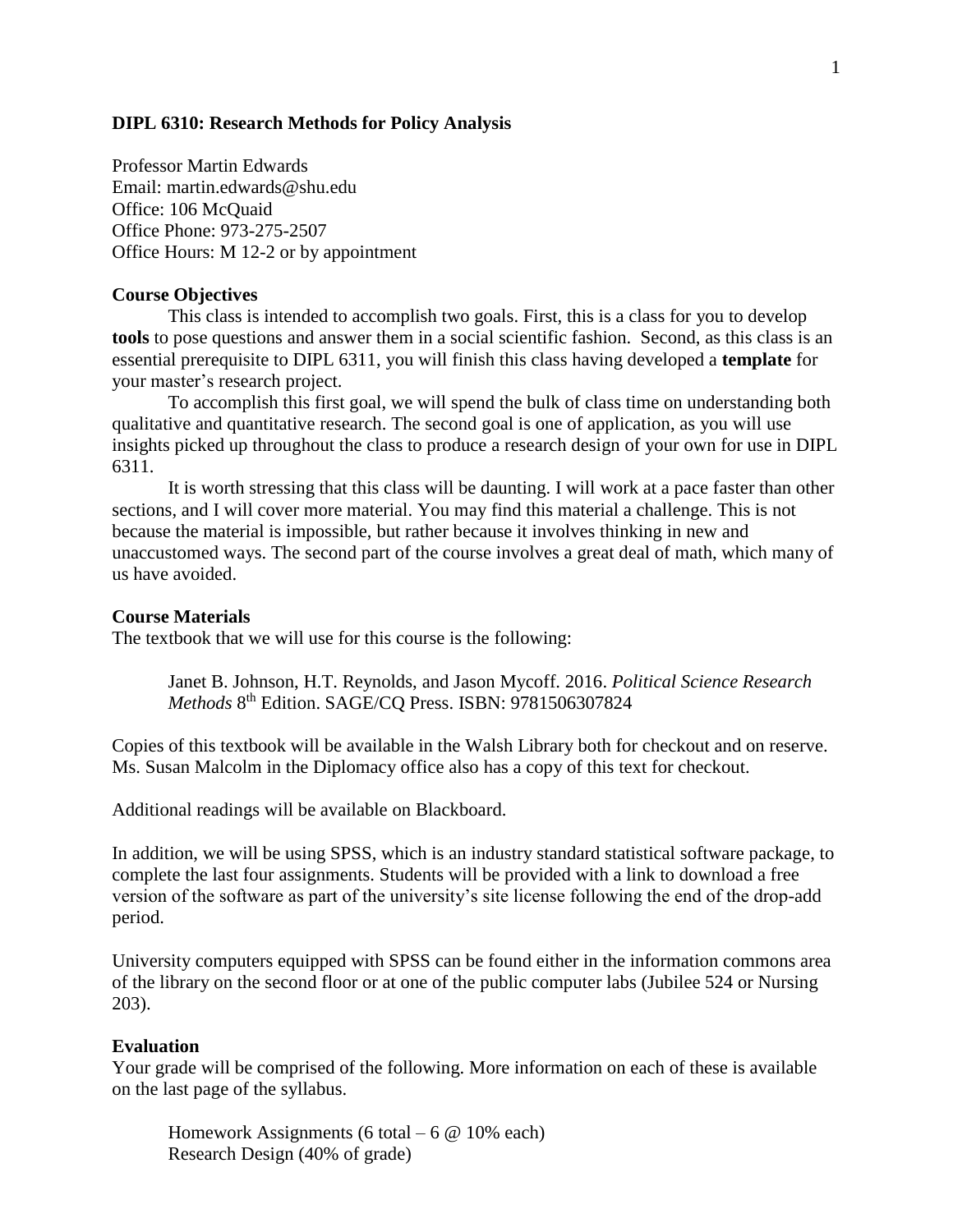## **Student Learning Outcomes**

By the end of the semester, students should have acquired knowledge and understanding of: key concepts, models, theories, and debates involved in the study of contemporary international relations and diplomacy and the social science research process. Students should also have developed the skills to: collect, sort, and evaluate information; analyze complex situations and synthesize information; integrate different fields of study in analysis of a complex world; and communicate effectively in oral and written form.

## **Other Course Policies**

 $\overline{a}$ 

*Late work:* Late work will not be accepted.

*Academic Integrity:* Plagiarism and other forms of academic dishonesty will be reported to the administration, and may result in a lowered or failing grade for the course and up to possible dismissal from the School of Diplomacy. See university and school standards for academic conduct here:

[http://www13.shu.edu/offices/student-life/community-standards/upload/Seton-Hall-](http://www13.shu.edu/offices/student-life/community-standards/upload/Seton-Hall-University-Student-Code-of-Conduct.pdf)[University-Student-Code-of-Conduct.pdf](http://www13.shu.edu/offices/student-life/community-standards/upload/Seton-Hall-University-Student-Code-of-Conduct.pdf)

<http://www.shu.edu/academics/diplomacy/academic-conduct.cfm>

*Participation:* Students are expected to be actively involved in learning in this class. I will rely heavily on in-class discussion and will employ the Socratic method from time to time as a means of drawing out discussion.

*Duplication:* Students are required to submit original work for the research design.

*Policy on Homework Submission:* Assignments 4, 5, and 6 must be typed and submitted as a single document.

*Note on library issues:* Successful completion of the research design will require you to use considerable library research. Please note the following: 1) Wikipedia is not acceptable as a valid source of information and as such should not be cited;  $\frac{1}{2}$ ) I will not assign the pages from Chapter 3 of the Johnson text which deal with writing a literature review, but you will find this helpful. 3) If you have further library questions, you should discuss them with Diplomacy's library liaison, Lisa DeLuca [\(lisa.deluca@shu.edu\)](mailto:lisa.deluca@shu.edu).

*Accommodation:* It is the policy and practice of Seton Hall University to promote inclusive learning environments. If you have a documented disability you may be eligible for reasonable accommodations in compliance with University policy, the Americans with Disabilities Act, Section 504 of the Rehabilitation Act, and/or the New Jersey Law against Discrimination. Please note, students are not permitted to negotiate accommodations directly with professors. To request accommodations or assistance, please self-identify with the Office for Disability Support Services (DSS), Duffy Hall, Room 67 at the beginning of the semester. For more information or to register for services, contact DSS at (973) 313-6003 or by e-mail at DSS@shu.edu.

<sup>&</sup>lt;sup>1</sup> http://chronicle.com/wiredcampus/article/1328/wikipedia-founder-discourages-academic-use-of-his-creation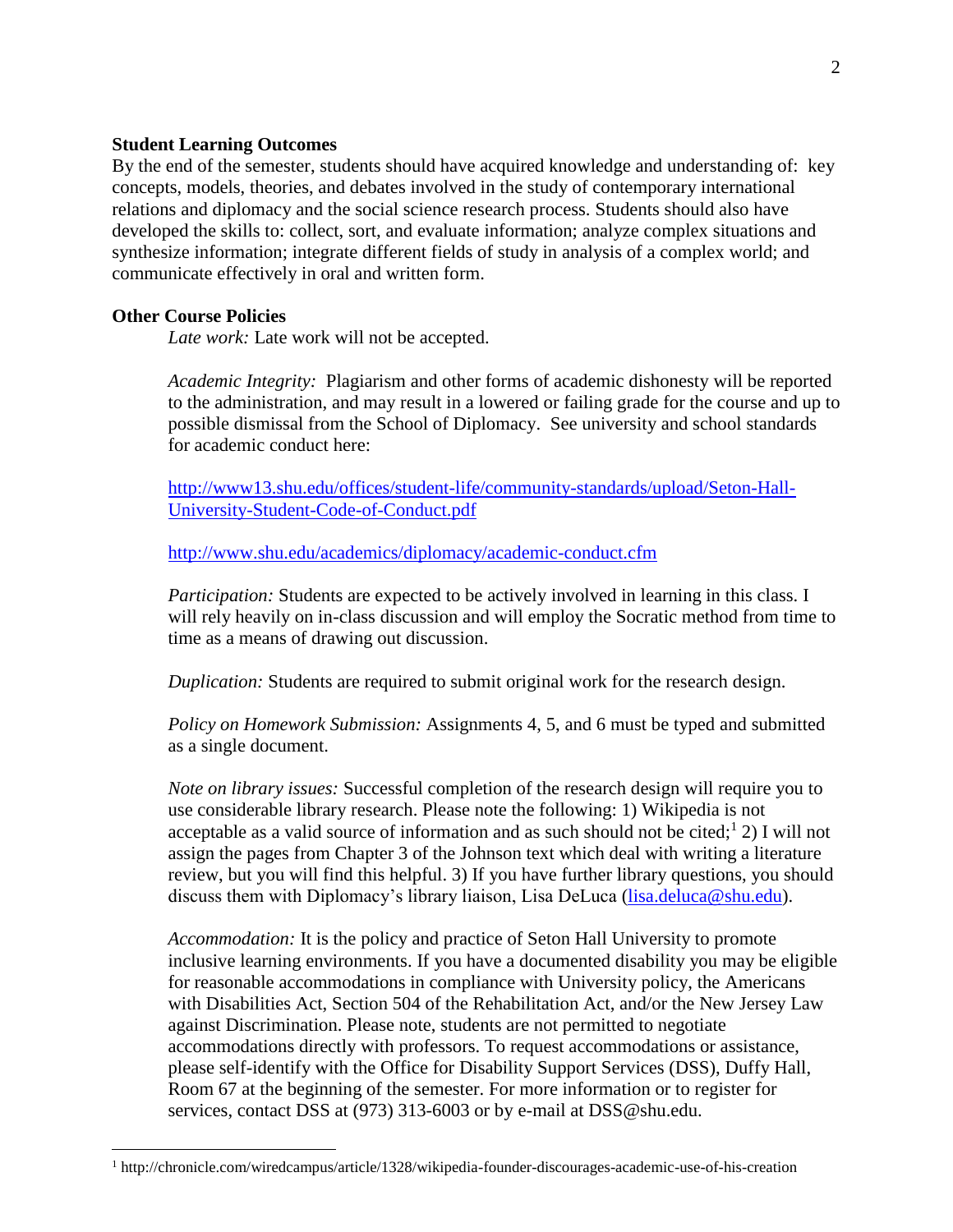*Grading:* The School of Diplomacy does not award grades of D in graduate classes. Final grades below 70% will be entered into the gradebook as an F. Students must receive a grade of C or higher in 6310 in order to register for 6311.

*Policy on Incompletes:* Incompletes will be given only in exceptional cases for emergencies. Students wishing to request a grade of Incomplete must provide documentation to support the request accompanied by a Course Adjustment Form (available from the Diplomacy Main Office) to the professor *before* the date of the final examination. If the incomplete request is approved, the professor reserves the right to specify the new submission date for all missing coursework. Students who fail to submit the missing course work within this time period will receive a failing grade for all missing coursework and a final grade based on all coursework assigned. Any Incomplete not resolved within one calendar year of receiving the Incomplete or by the time of graduation (whichever comes first) automatically becomes an "FI" (which is equivalent to an F). It is the responsibility of the student to make sure they have completed all course requirements within the timeframe allotted. Please be aware that Incompletes on your transcript will impact financial aid and academic standing.

#### **Schedule of Assignments**

| <b>Week One</b><br>January 11   | <b>Introduction</b>                                                                                                                                                                                                             |
|---------------------------------|---------------------------------------------------------------------------------------------------------------------------------------------------------------------------------------------------------------------------------|
| <b>Week Two</b><br>January 18   | <b>Scientific Method / How to Ask Questions</b><br>JRM: Chapter 1, pages 1-14, 22-25, 40-44 and Chapter 2.                                                                                                                      |
| <b>Week Three</b><br>January 25 | <b>Research Design Fundamentals</b><br>JRM: Chapter 3, pages 74-82 and Chapter 4, pages 104-121.                                                                                                                                |
|                                 | Stephen M. Walt. 1988. Testing Theories of Alliance Formation:<br>The Case of Southwest Asia. International Organization 42(2):<br>275-277 ONLY.                                                                                |
|                                 | Martin S. Edwards, Kevin M. Scott, Susan Hannah Allen and Kate<br>Irvin. 2008. Sins of Commission? Understanding Membership<br>Patterns on the UN Human Rights Commission. Political Research<br>Quarterly 61(3): 390-393 ONLY. |
| <b>Week Four</b><br>February 1  | <b>Concepts and Variables</b><br>JRM: Chapter 4, pages 121-126 and Chapter 5, pages 128-145.                                                                                                                                    |
|                                 | Martha Finnemore. 1993. International Organizations as Teachers<br>of Norms. International Organization 47: 565-576 ONLY.                                                                                                       |
|                                 | John J. Mearsheimer The Tragedy of Great Power Politics (WW<br>Norton, 2001), Chapter 9.                                                                                                                                        |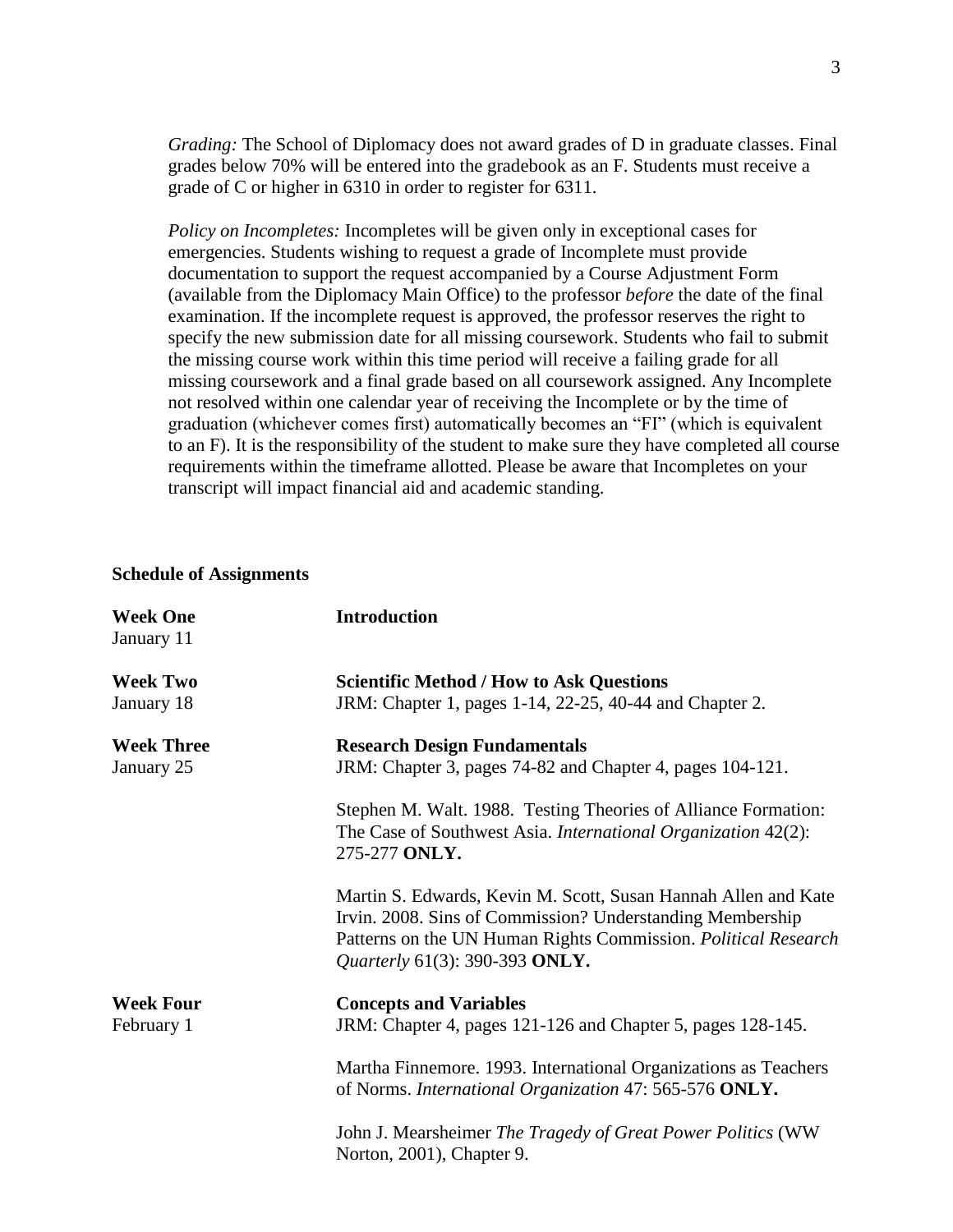|                                  | Yoram Haftel and Alexander Thompson. 2006. The Independence<br>of International Organizations. Journal of Conflict Resolution<br>50(2):253-265 ONLY.                                               |
|----------------------------------|----------------------------------------------------------------------------------------------------------------------------------------------------------------------------------------------------|
| <b>Week Five</b><br>February 8   | <b>Case Selection</b><br>JRM: Chapter 6, pages 166-171 and 195-203.                                                                                                                                |
|                                  | Barbara Geddes. 1990. How the Cases You Choose Affect the<br>Answers You Get: Selection Bias in Comparative Politics.<br>Political Analysis 2:131-150.                                             |
|                                  | Ronald Mitchell. 1994. Regime Design Matters. International<br>Organization 48(3):425-435 ONLY.                                                                                                    |
| <b>Week Six</b><br>February 15   | <b>Building Qualitative Research Designs / Intro to SPSS</b><br>David M. Edelstein. 2004. Occupational Hazards: Why Military<br>Occupations Succeed or Fail. International Security 29(1):49-91.   |
|                                  | Andrew Bennett and Colin Elman. 2007. Case Study Methods in<br>the International Relations Subfield. Comparative Political Studies<br>$40(2):170-195.$                                             |
| <b>Week Seven</b><br>February 22 | <b>Sampling and Inference</b><br>JRM: Chapter 7 and Chapter 11, pages 348-368.                                                                                                                     |
| <b>Week Eight</b><br>March 1     | No Class Scheduled. Sign up for individual meetings with me.                                                                                                                                       |
| <b>MARCH 8</b>                   | <b>SPRING BREAK</b>                                                                                                                                                                                |
| <b>Week Nine</b><br>March 15     | <b>T-tests and Crosstabs</b><br>JRM: Chapter 12 and Chapter 13, pages 412-449.                                                                                                                     |
|                                  | Roy Licklider. 1995. The Consequences of Negotiated Settlements<br>in Civil Wars, 1945-1993. American Political Science Review<br>89(3):681-690.                                                   |
| <b>Week Ten</b><br>March 22      | <b>Correlation and Regression</b><br>JRM: Chapter 13, pages 492-496, 478-492, 496-513.                                                                                                             |
| <b>Week Eleven</b><br>March 29   | <b>Multiple Regression 1</b><br>JRM: Chapter 14, pages 516-559.                                                                                                                                    |
|                                  | Alberto Alesina and Lawrence H. Summers. 1993. Central Bank<br>Independence and Macroeconomic Performance: Some<br>Comparative Evidence. Journal of Money, Credit and Banking.<br>$25(2): 151-162$ |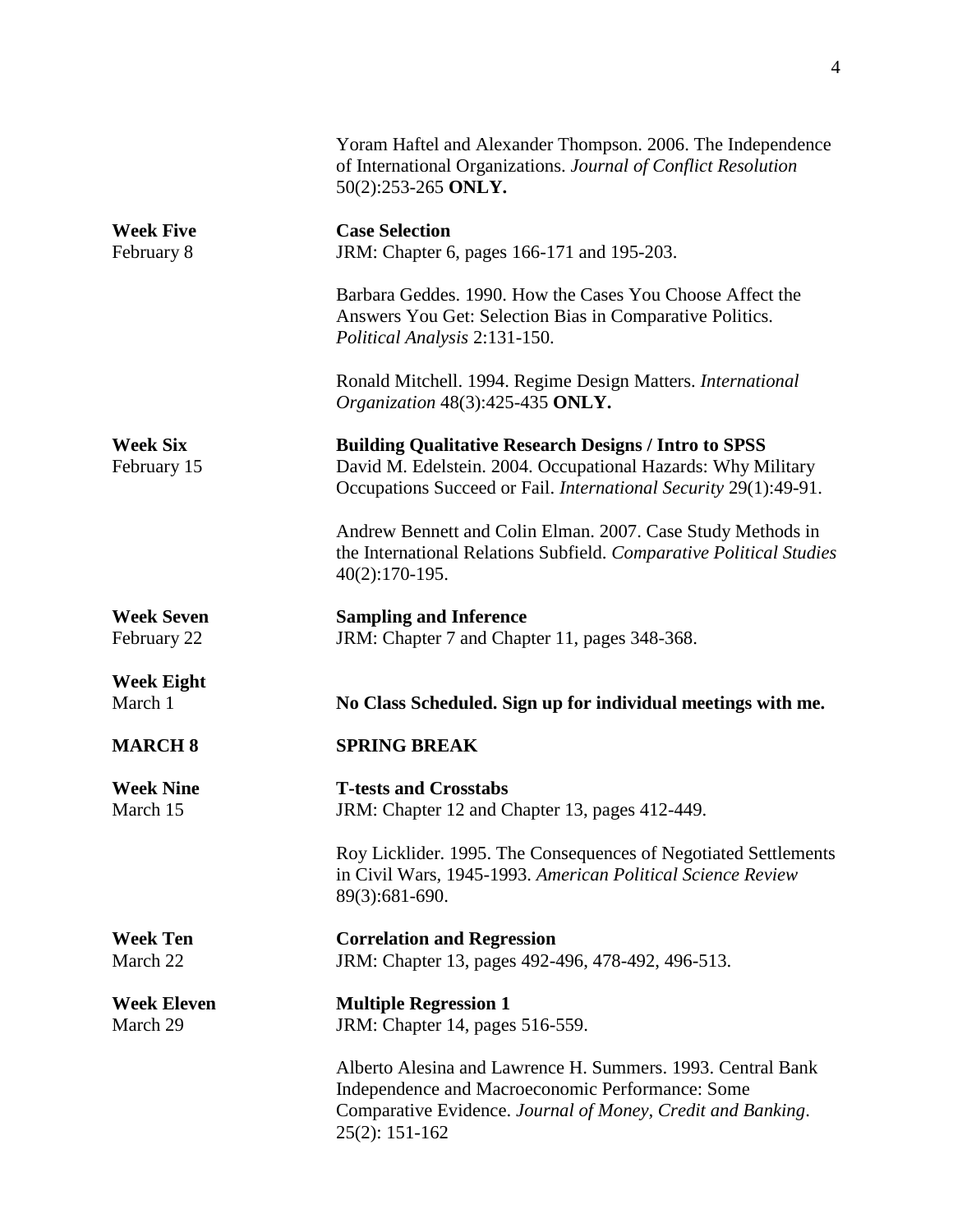| <b>Week Twelve</b><br>April 5    | <b>Multiple Regression 2</b><br>John A. C. Conybeare. 1983. Tariff Protection in Developed and<br>Developing Countries: A Cross-Sectional and Longitudinal<br>Analysis. International Organization. 37(3):441-467.<br>Wayne Sandholtz and William Koetzle. 2000. Accounting for<br>Corruption: Economic Structure, Democracy, and Trade.<br>International Studies Quarterly. 44(1):31-50. |
|----------------------------------|-------------------------------------------------------------------------------------------------------------------------------------------------------------------------------------------------------------------------------------------------------------------------------------------------------------------------------------------------------------------------------------------|
| <b>Week Thirteen</b><br>April 12 | <b>Regression Applications / Logistic Regression</b><br>JRM: Chapter 14, pages 516-559.                                                                                                                                                                                                                                                                                                   |
|                                  | Michael Ross. 2006. Is Democracy Good for the Poor? American<br>Journal of Political Science 50(4): 860-874.                                                                                                                                                                                                                                                                              |
| <b>Week Fourteen</b><br>April 19 | <b>Logistic Regression Models</b><br>JRM: Chapter 14, pages 559-581.                                                                                                                                                                                                                                                                                                                      |
|                                  | Paul Huth and Bruce Russett. 1984. What Makes Deterrence Work?<br>Cases from 1900 to 1980. World Politics 36(4):496-526.                                                                                                                                                                                                                                                                  |
| <b>Week Fifteen</b><br>April 26  | <b>Open Date</b>                                                                                                                                                                                                                                                                                                                                                                          |

**NOTE:** Selected assignments for this course will need to be uploaded to Blackboard. More information on how to do this is available at [http://blogs.shu.edu/techtips/files/safeassign\\_student.pdf](http://blogs.shu.edu/techtips/files/safeassign_student.pdf)

## **Homework Assignments**

There will be six homework assignments addressing the following topics:

- Research Design Problem Statement (10%)
- Variable Operationalization (10%)
- T-Tests and Crosstabs (10%)
- Correlation (10%)
- Multiple Regression (10%)
- Logistic Regression (10%)

# **Homework #1: Problem Statement Assignment:**

# **Due at the start of class on February 1.**

In a minimum of three double spaced typed pages with standard margins and fonts (1", 12 point), develop a question that you would like to research. You must do three things:

- Make certain that it is clear what your question is
- Address why your question is *theoretically* important
- Address why your question why is important *for policymakers*

I expect your bibliography to have a minimum of six sources.